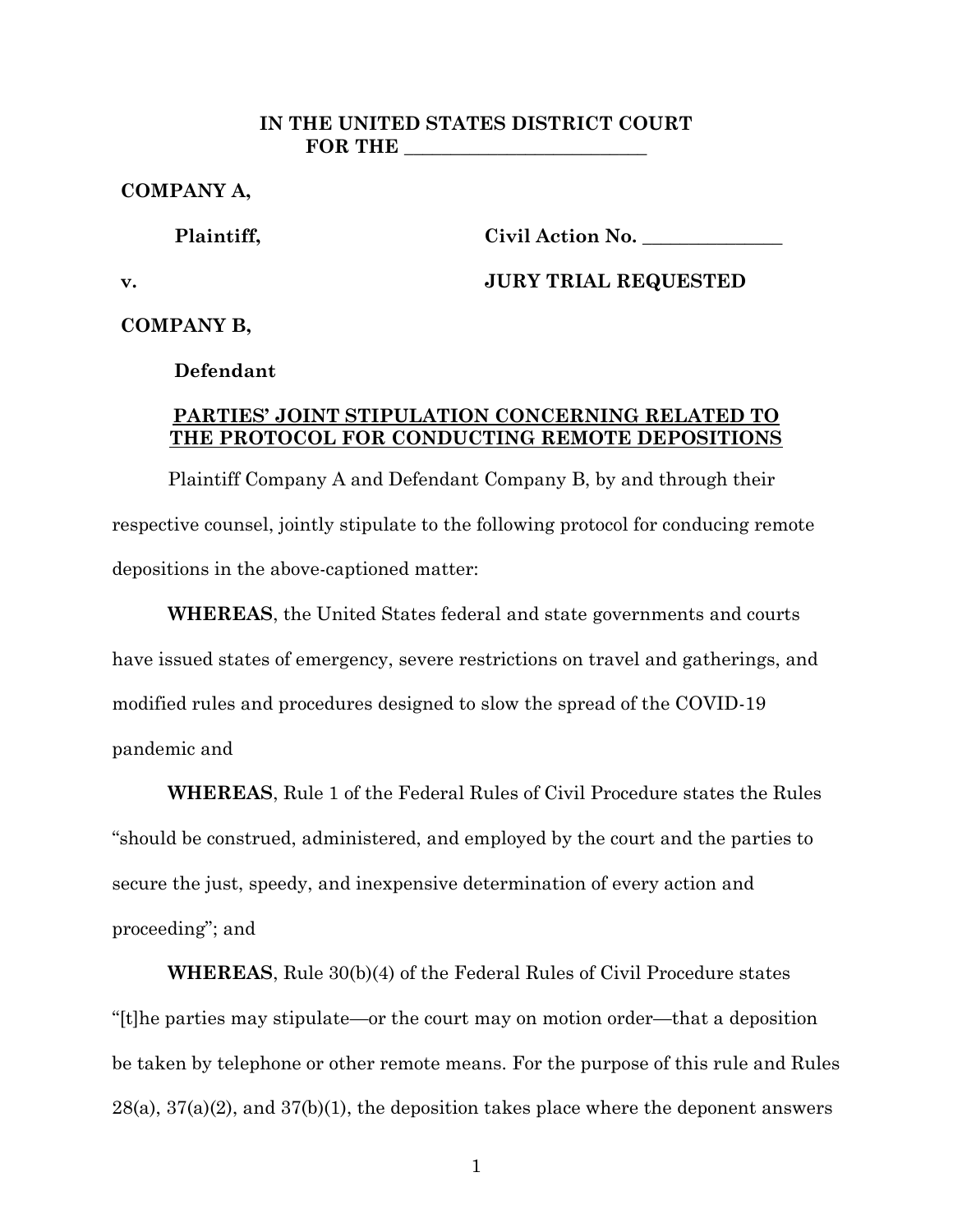the questions"; and

**WHEREAS**, Rule 30(b)(3) of the Federal Rules of Civil Procedure permits deposition testimony to "be recorded by audio, audiovisual, or stenographic means"; and

**WHEREAS**, Rule 28(a)(2) of the Federal Rules of Civil Procedure defines the term "Officer" in Rules 30-32 as "a person appointed by the court under [Rule 28] or designated by the parties under Rule 29(a)"; and

**WHEREAS**, Rule 29(a) of the Federal Rules of Civil Procedure provides that, "[u]nless the court orders otherwise, the parties may stipulate that: . . . a deposition may be taken before any person, at any time or place, on any notice, and in the manner specified—in which event it may be used in the same way as any other deposition"; and

**WHEREAS**, Rule 28(c) of the Federal Rules of Civil Procedure states that "[a] deposition must not be taken before a person who is any party's relative, employee, or attorney; who is related to or employed by any party's attorney; or who is financially interested in the action"; and

**WHEREAS**, Rule 32(d)(2) of the Federal Rules of Civil Procedure provides that "[a]n objection based on disqualification of the officer before whom a deposition is to be taken is waived if not made: (A) before the deposition begins; or (B) promptly after the basis for disqualification becomes known or, with reasonable diligence, could have been known"; and

**WHEREAS**, Rule 32(c) of the Federal Rules of Civil Procedure provides that,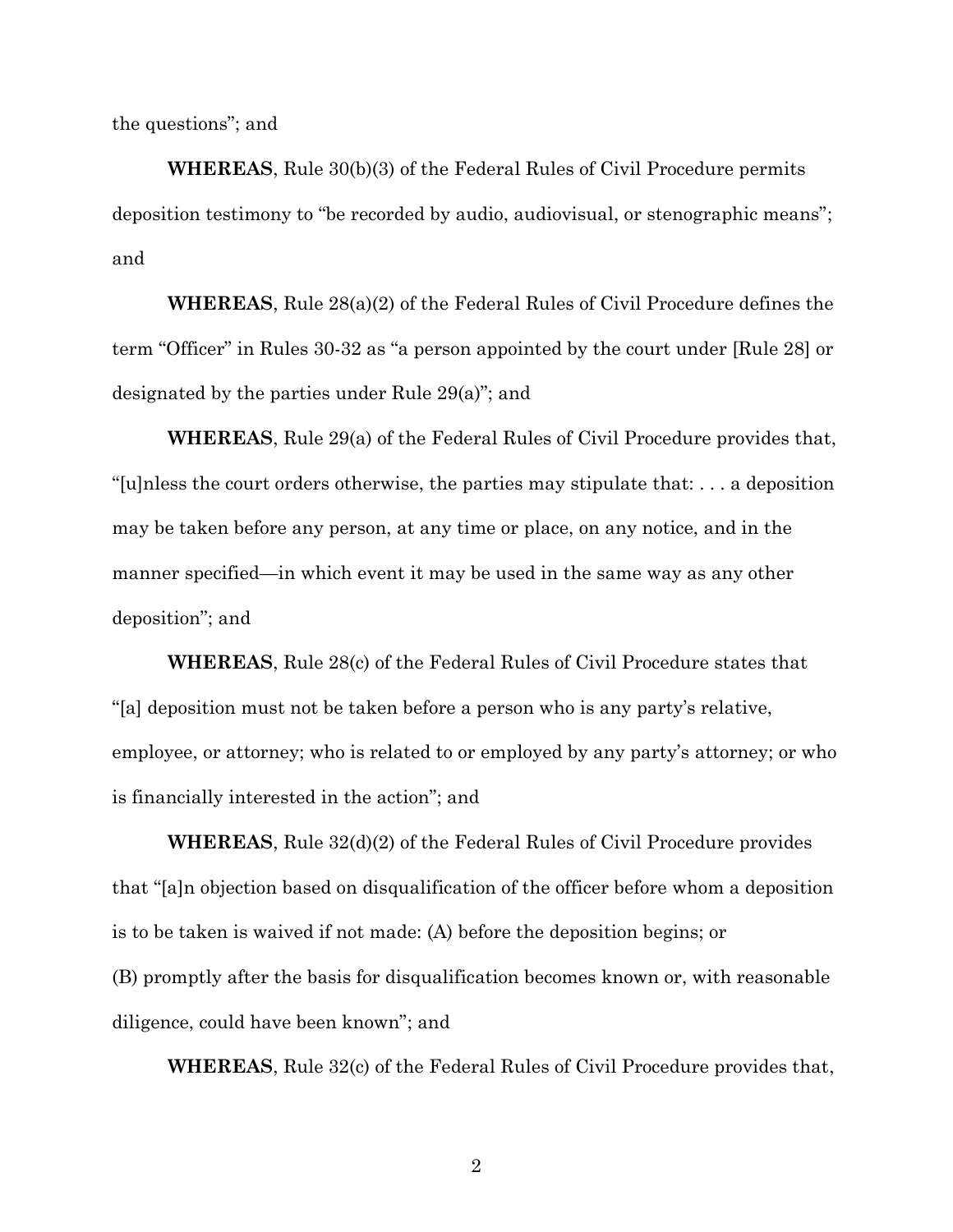"[u]nless the court orders otherwise, a party must provide a transcript of any deposition testimony the party offers, but may provide the court with the testimony in nontranscript form as well"; and

**WHEREAS**, Rule 30(b)(5)(A) of the Federal Rules of Civil Procedure provides that, "[u]nless the parties stipulate otherwise, a deposition must be conducted before an officer appointed or designated under Rule 28. The officer must begin the deposition with an on-the-record statement that includes: (i) the officer's name and business address; (ii) the date, time, and place of the deposition; (iii) the deponent's name; (iv) the officer's administration of the oath or affirmation to the deponent; and (v) the identity of all persons present"; and

**WHEREAS**, Rule 30(b)(5)(B) of the Federal Rules of Civil Procedure provides that, "[i]f the deposition is recorded nonstenographically, the officer must repeat the items in Rule 30(b)(5)(A)(i)–(iii) at the beginning of each unit of the recording medium. The deponent's and attorneys' appearance or demeanor must not be distorted through recording techniques."

**NOW**, **THEREFORE**, the Parties hereby stipulate and agree to the following procedures for conducting remote depositions in the above-captioned matter:

1. The Parties agree to work in a collaborative and cooperative manner in attempting to schedule remote depositions consistent with the admonition in Rule 1 of the Federal Rules of Civil Procedure that states the Rules "should be construed, administered, and employed by the court and the parties to secure the just, speedy, and inexpensive determination of every action and proceeding."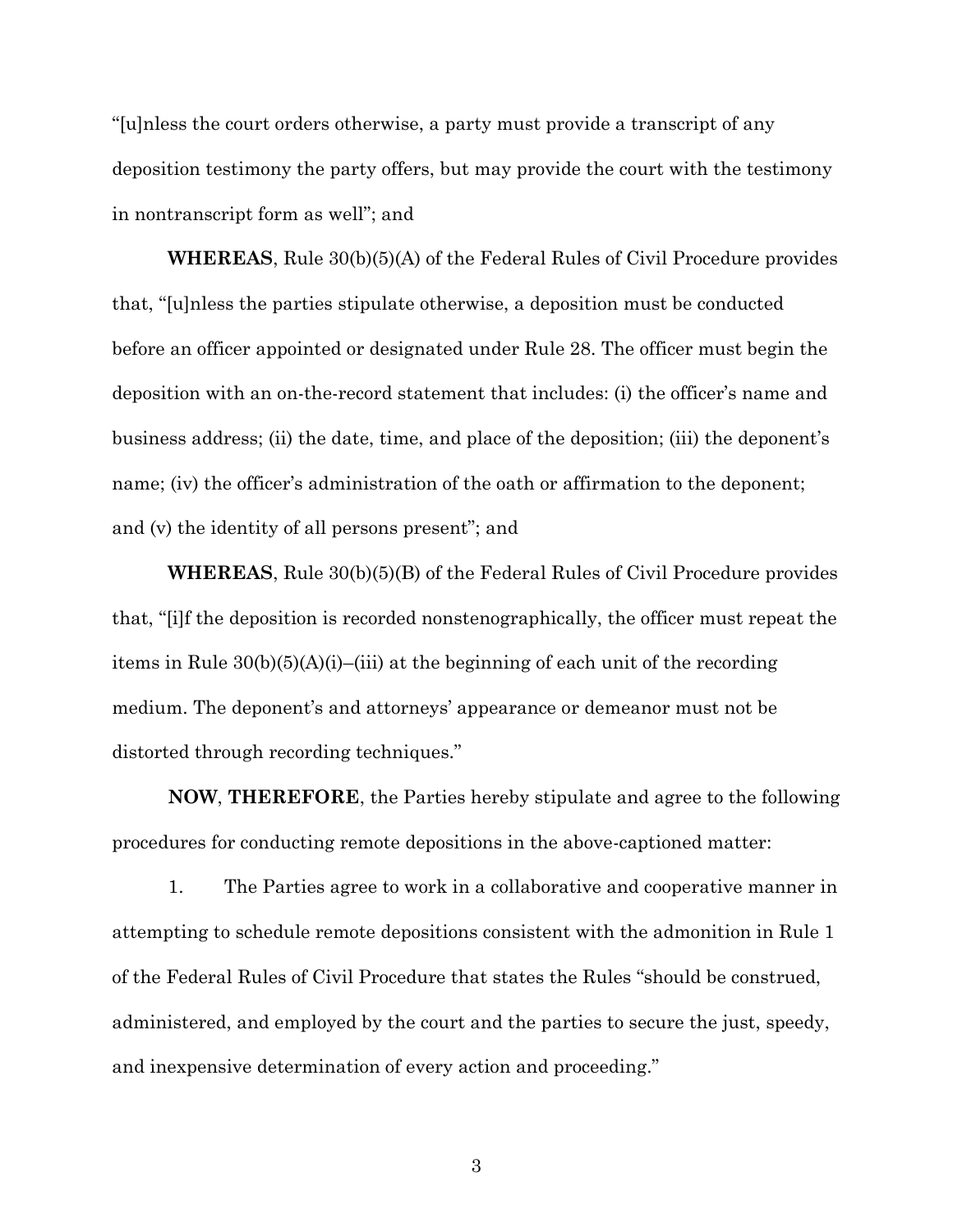2. The Parties agree that depositions may be "taken by telephone or other remote means" consistent with Rule 30(b)(4) of the Federal Rules of Civil Procedure.

3. The Parties agree that remote depositions may be recorded by audio and audiovisual" means consistent with the requirements of Rule 30(b)(3).

4. The Parties further agree that remote depositions shall be recorded by stenographic means consistent with the requirements of Rule 30(b)(3), but that it is not necessary for the court reporter to be physically present with the witness whose deposition is being taken unless state law expressly provides otherwise.

5. The Parties agree to treat the stenographer as an "Officer" as defined by Rules 28(a)(2) and 29(a) and shall be permitted to administer the oath and record the deposition in accordance state law.

6. The Parties agree that, consistent with Rule 28(c) of the Federal Rules of Civil Procedure, the designated "Officer" shall not be "any party's relative, employee, or attorney, related to or employed by any party's attorney, or financially interested in the action."

7. Consistent with Rule 32(d)(2) of the Federal Rules of Civil Procedure, the Parties agree that they will waive any and all objections to the qualifications of the Officer before whom the deposition is taken, including any objection under Rule 30(b)(5)(A) of the Federal Rules of Civil Procedure, so long as the Officer is a certified court reporter, or holds a substantially similar designation, under the laws of a state.

8. The Party that noticed the remote deposition shall be responsible for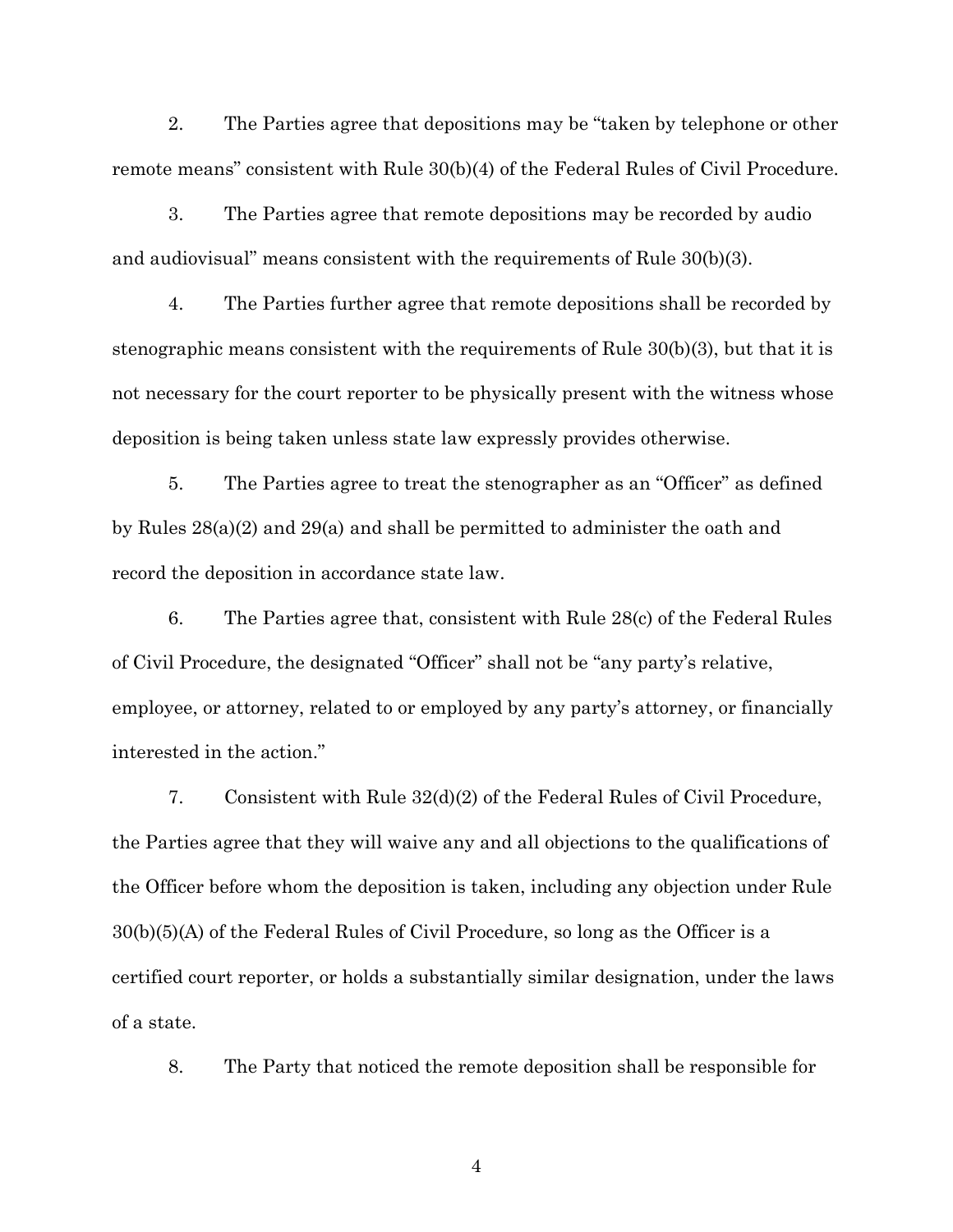procuring a written transcript of the remote deposition. The Parties shall bear their own costs in obtaining a transcript and/or video of the remote deposition.

9. The Party that noticed the remote deposition shall provide the Officer with a copy of this Stipulation in advance of the remote deposition.

10. At the beginning of the remote deposition, consistent with Rule 30(b)(5)(A) of the Federal Rules of Civil Procedure, the Officer shall "begin the deposition with an on-the-record statement that includes: (i) the officer's name and company affiliation; (ii) the date, time, and place of the deposition; (iii) the deponent's name; (iv) the officer's administration of the oath or affirmation to the deponent; and (v) the identity of all persons present."

11. At the beginning of each segment of the remote deposition, consistent with Rule  $30(b)(5)(B)$  of the Federal Rules of Civil Procedure, the Officer shall begin that segment of the remote deposition by reciting (i) the officer's name and business address; (ii) the date, time, and place of the deposition; and (iii) the deponent's name.

12. The Parties agree that the requirements outlined in Paragraphs 10 and 11 shall be judged using a substantial compliance standard and that failure to strictly comply with these standards shall be not a basis for challenging the validity of the remote deposition.

13. The Parties agree to work collaboratively and cooperatively and in good faith with the court reporter to assess the witness's technological abilities and to troubleshoot any issues sufficiently in advance of the deposition so any